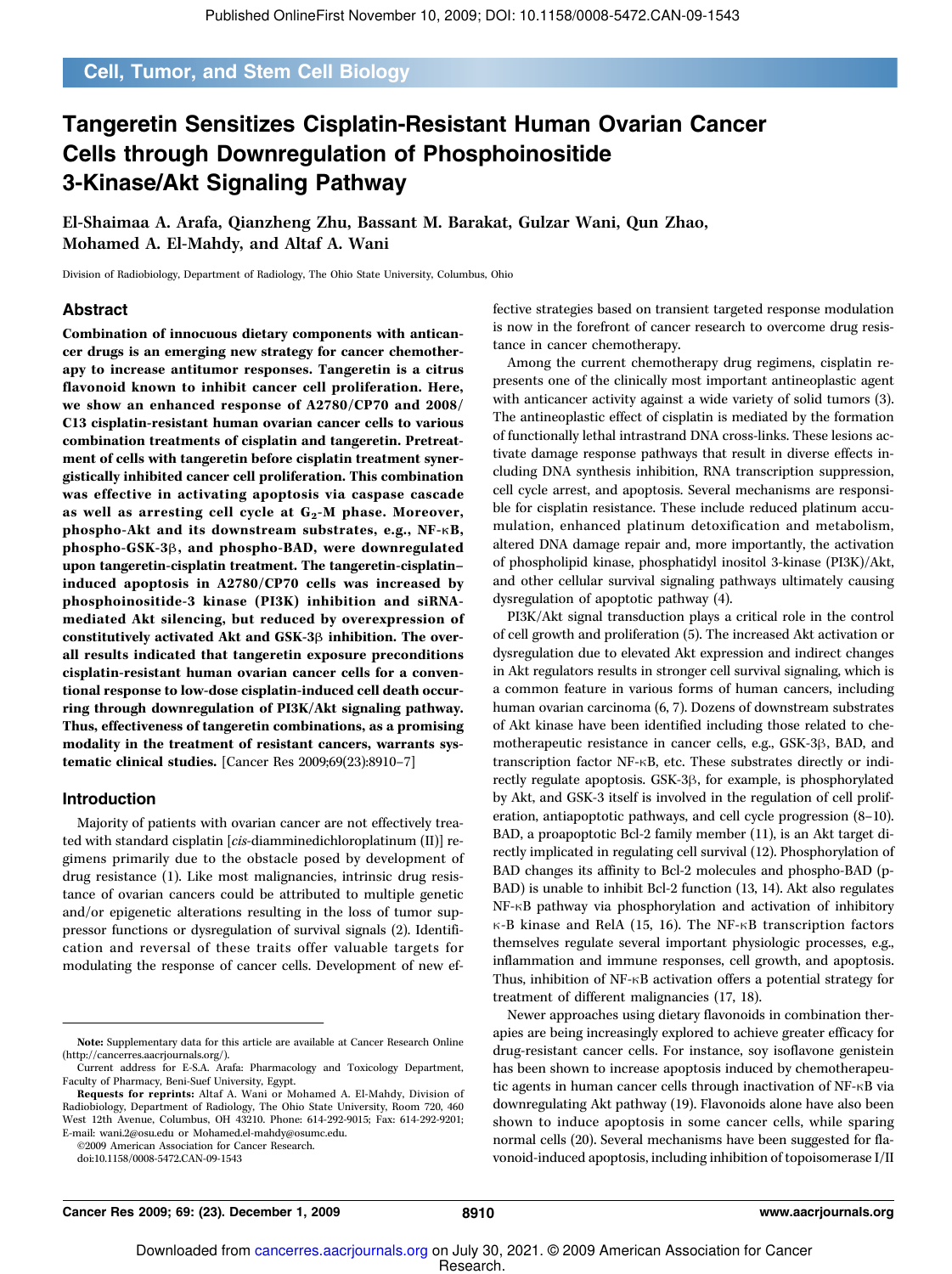

Figure 1. Synergism of tangeretin-cisplatin combination is dependent on the drug administration sequence. A2780/CP70 (A) and 2008/C13 (B) were treated with different concentrations of cisplatin and tangeretin in the indicated drug administration sequences. Cells were allowed to grow for 72 h and cell growth was determined by MTT assay. CI and normalized isobologram were calculated and processed using CalcuSyn software. 1, 2, 3, 4, and 5, CI of drug combination where cisplatin to tangeretin ratios were 1:16.67, 1:25.00, 1:33.33, 1:50.00, and 1:25.00, respectively. C, cells were treated with tangeretin 24 h before cisplatin (columns 5 and 6) or with cisplatin 24 h before tangeretin (columns 7 and 8) as indicated by arrow. \*\*, significant difference between the corresponding single treatment groups at  $P < 0.001$  by Tukey-Kramer Multiple Comparisons test;  $n = 3$ .

activity (21–24), regulation of expression of heat shock (25) and Bcl-2 family proteins (26–29), activation of caspase-9 and caspase-3 (22), and modulation of Akt signaling and NF-κB activation (30).

Tangeretin (Supplementary Fig. S1), a polymethoxylated citrus flavonoid, exhibits antiproliferative, anti-invasive, antimetastatic, and antioxidant activities (20, 31). The molecular mechanisms and potential applications of tangeretin and other citrus flavonoids in therapy have been reviewed (20, 31, 32). In this study, we tested the potential of tangeretin to sensitize cisplatin-resistant human ovarian cancer A2780/CP70 and 2008/C13 cells to cisplatininduced cell death using different combination schedules and identified the underlying mechanism of its action. The results showed that tangeretin pretreatment synergizes the low-dose cisplatininduced cancer cell death. The synergistic effect is mediated through the downregulation of PI3K/Akt pathway. Based on these observations, tangeretin-cisplatin combination may offer a promising new approach in effective treatment of human ovarian cancers.

#### Materials and Methods

Cell culture and reagents. Human ovarian cancer cells A2780 and its cognate cisplatin-resistant A2780/CP70 were provided by Dr. Paul Modrich (Duke University, Durham, NC). Another pair of cisplatin-sensitive and cisplatin-resistant human ovarian cancer cell lines 2008 and 2008/C13 was provided by Drs. Francois Claret and Qingxiu Zhang (M.D. Anderson Cancer Center, Houston, TX). Cells were grown in RPMI 1640 supplemented with 10% fetal bovine serum at 37°C in a humidified 5%  $CO<sub>2</sub>$  atmosphere. Tangeretin, cisplatin, GSK-3β inhibitor SB216763, PI3K inhibitor LY294002, and other chemicals were purchased from Sigma-Aldrich. Stock solutions of SB216763 (25 mmol/L) and LY294002 (10 mmol/L) in DMSO were used at final concentrations of 50 and 10 μmol/L, respectively, according to the manufacture's recommendations. Antibodies against Akt, phospho-Akt [p-Akt (Ser473)], BAD, phospho-BAD [p-BAD (Ser136)], GSK-3β, phospho-GSK-3β [p-GSK-3β (Ser9)], NF-κB p65, poly ADP ribose polymerase (PARP) and SignalSilence Akt small interfering RNA (siRNA) kit were purchased from Cell Signaling Technology. Antibodies against β-actin and lamin-B were purchased from Santa Cruz Biotechnology. Antibodies against CyclinB1 and Cdc25c were purchased from Abcam, Inc. Antibody against p53 was purchased from Neomarkers. Horseradish peroxidase (HRP)– conjugated secondary antibodies, protease inhibitor, and the Cell Death ELISA Plus kit were from Roche. Chemiluminescence substrate was obtained from Pierce. The DC Bio-Rad protein quantitation reagents were from Bio-Rad. Plasmid 14751, harboring a constitutively active mutant Akt gene, was purchased from Addgene.

Cell growth and MTT cytotoxicity assay. Cells were seeded in 96-well plates, treated with different concentration of cisplatin or tangeretin, and maintained in culture for 72 h. For the combination experiments, A2780/ CP70 and  $2008/C13$  cells were treated with tangeretin (150  $\mu$ mol/L) either 24 h before or after cisplatin (3 or 6 μmol/L) treatment. Drug-treated cells were incubated for 72 h and then MTT was added to the cultures for an additional 2 h. The medium was replaced with acidified isopropanol for 1 h and the absorbance was determined by Spectramax M5 microplate reader (Molecular Devices). Drug interactions and isobologram were analyzed using CalcuSyn software (Biosoft).

DNA fragmentation analysis for detecting apoptosis. Cells were treated with 150 μmol/L tangeretin or vehicle for 24 h and then exposed to 3 or 6 μmol/L cisplatin or vehicle for another 72 h. Adherent and floating cells were recovered and DNA was isolated and evaluated for fragmentation as described earlier (33).

Quantitative measurement of apoptosis by Histone/DNA ELISA. Cell death ELISA plus kit was used for detection of apoptosis according to manufacturer's protocol. Briefly, cells were treated with tangeretin and cisplatin as described above. The cytoplasmic histone/DNA fragments in cell lysates were bound to the immobilized biotin-conjugated histone antibodies in a 96-well streptavidin-coated plate. Wells were exposed to peroxidase-conjugated DNA antibody followed by peroxidase substrate, and the absorbance at 405 nm was measured colorimetrically using Spectramax M5 microplate reader.

Western blot analysis. Cells were treated with tangeretin, cisplatin, or tangeretin-cisplatin combination. The cells were harvested and boiled in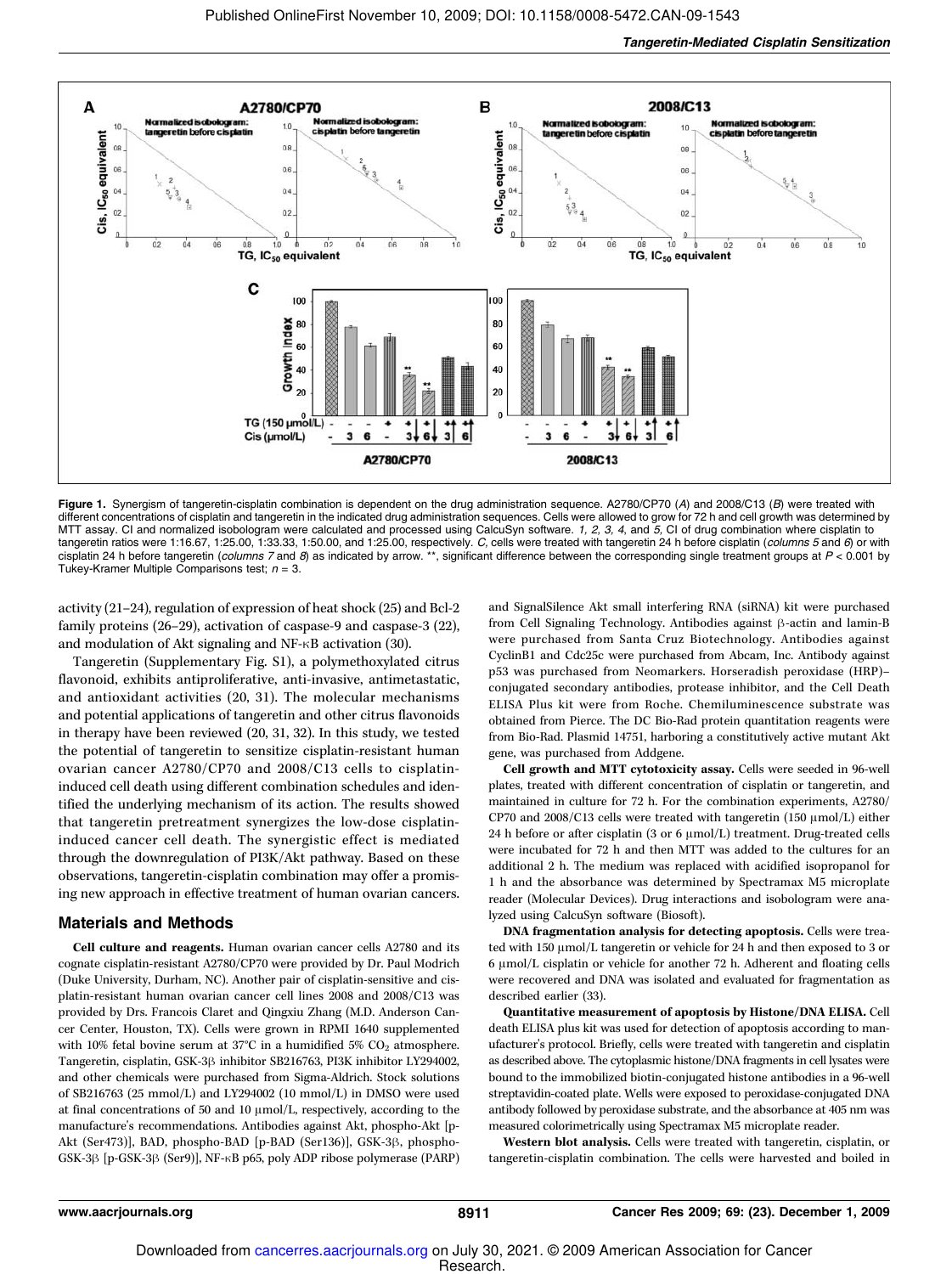Cancer Research





lysis buffer containing protease inhibitors. Samples were subjected to SDS-PAGE and electrophoretically transferred to a polyvinylidene difluoride membrane. Membranes were incubated with the primary antibodies at 4°C overnight, washed with TBST buffer, and incubated again with an appropriate HRP-conjugated secondary antibody at 37°C for 1 h. The membranes were washed and examined by chemiluminescence detection.

Flow cytometric analysis of cell cycle and apoptosis. Tangeretin and/ or cisplatin-treated cells were collected and fixed with 70% ice-cold ethanol overnight at −20°C. Cells were centrifuged, resuspended in a mix of propidium iodide and RNase A, and incubated at 37°C for 40 min. Cells were pelleted, washed, and resuspended in PBS to a final concentration of 1 × 10<sup>6</sup> /mL and analyzed using BD FACS Calibur (BD Biosciences).

Transfection of constitutively active Akt plasmid. Cells were seeded in an antibiotic-free medium at 37°C for 24 h and transfected with constitutively active Akt plasmid 14751 or empty vector DNA using Lipofectamine 2000 transfection reagent according to the manufacturer's instructions. After 24 h of transfection, cells were treated as described above and analyzed for cellular proteins and apoptosis.

Akt siRNA transfection. The Akt siRNA kit was used to silence Akt expression according to the manufacturer's protocol. Briefly, cells were grown for 24 h to ∼50% confluency and medium was replaced with 500 μL of an antibiotic-free medium. siRNA-transfection reagent mixture was applied to cultured cells for 48 h. Cells were then treated as described above and analyzed for cellular proteins and apoptosis.

#### **Results**

Tangeretin potentiates cisplatin-induced growth inhibition in a drug sequence–dependent manner. First, the antiproliferative effect of cisplatin and tangeretin was examined in cisplatinresistant A2780/CP70 and 2008/C13 human ovarian cancer cell lines (Supplementary Fig. S2). Next, we tested whether tangeretin can sensitize cells to low-dose cisplatin-induced death. Cells were exposed to varying concentrations of tangeretin (25–150 μmol/L) and cisplatin (1.5–6 μmol/L) under two different drug administration scenarios: an initial 24-hour tangeretin exposure followed by 72-hours cisplatin treatment and vice versa. The cell growth was determined and the values of combination index (CI), a quantitative measure of drug interaction, were calculated (Supplementary Table S1; Fig. 1). As shown in Fig. 1, pretreatment of cells with tangeretin for 24 hours synergized the cytotoxic effect of cisplatin. The CI ranged from approximately 0.5 to 0.7 for every tangeretincisplatin combination tested. On the other hand, when cisplatin was administered before tangeretin, CI was between 1 and 1.1, indicating additive rather than synergistic effects. We selected two cisplatin doses (3 and 6 μmol/L) that kill about 20% to 30% of resistant cells and combined them with 150 μmol/L tangeretin to further test whether this combination can enhance the growth inhibition of cisplatin-resistant cells. Figure 1C shows that pretreatment of cells with tangeretin increased the potency of cisplatin over 2-fold. For instance, single treatment of cells with 3 and 6 μmol/L cisplatin caused approximately 19% and 31.4% growth inhibition in A2780, respectively. However, the growth inhibition increased to 60% and 72.9% when the cells were pretreated with tangeretin. For the drug administration sequences, using cisplatin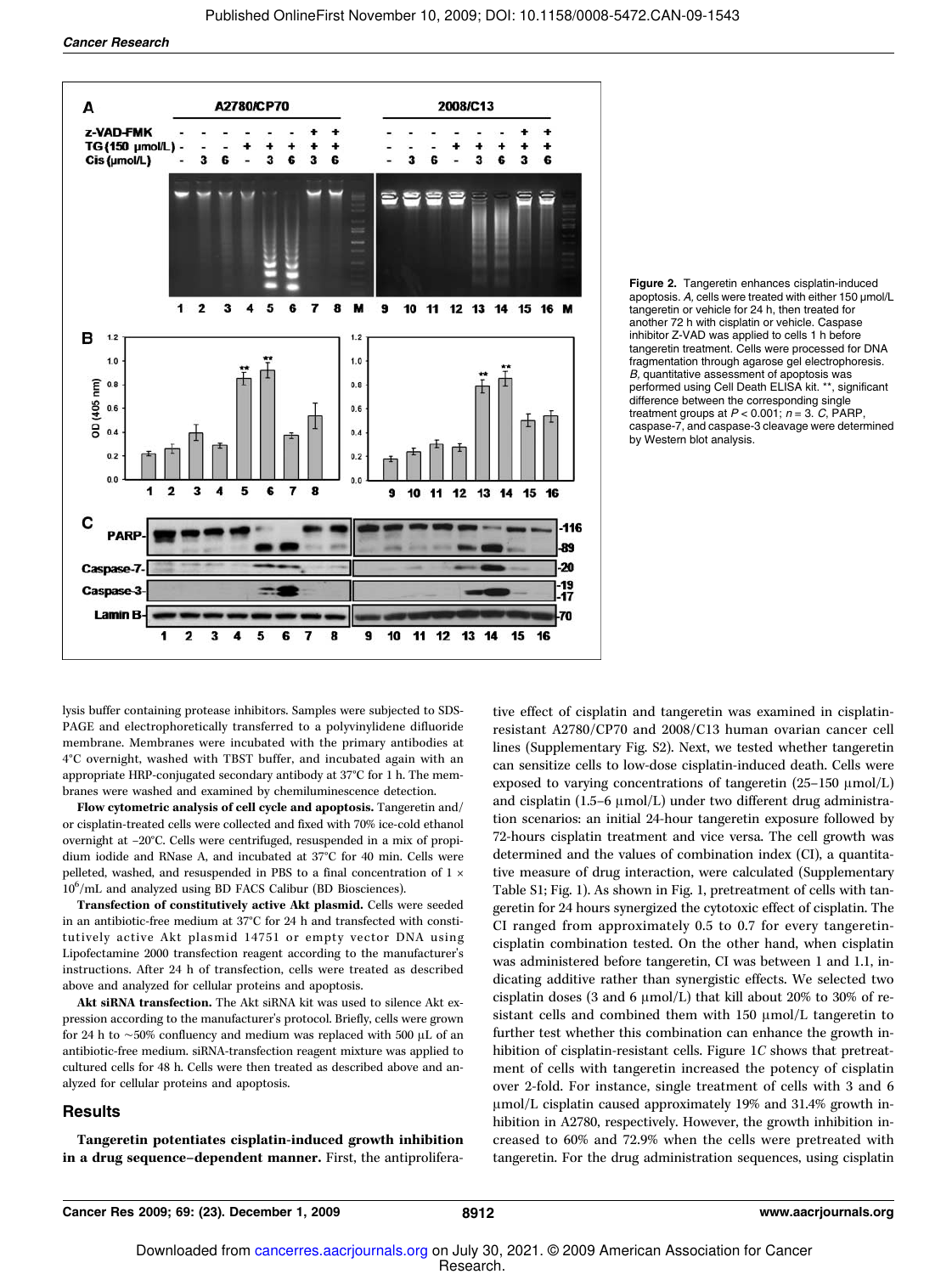before tangeretin, the growth inhibition was only 42.1% and 57.9% for 3 and 6 μmol/L cisplatin, respectively. A similar response was seen with 2008/C13 cells. Treatment of 2008/C13 cells with 3 and 6 μmol/L cisplatin caused about 21% and 33% inhibition of cell survival. The inhibition was increased further from 41% and 49% to 58% and 66%, respectively, upon tangeretin pretreatment compared with when tangeretin was added 24 hours after cisplatin administration. These effects were confirmed by colony forming assay (Supplementary Fig. S2). Taken together, the results indicated that the combination of tangeretin with low dose of cisplatin elicits significantly higher cytotoxic response in cisplatin-resistant human ovarian cancer cells.

Tangeretin enhances cisplatin-induced apoptosis via a caspase-dependent mechanism. Cellular apoptosis was assessed first by gel electrophoretic analysis of internucleosomal DNA fragmentation as well as by a quantitative ELISA assay measuring cytoplasmic histone/DNA fragments. Treatment of A2780/CP70 and 2008/C13 cells with single exposures of tangeretin or cisplatin showed the presence of mostly high molecular weight DNA as seen with untreated control. However, a DNA ladder pattern, the typical feature of apoptosis, was distinctly observed upon combination of tangeretin with different concentrations of cisplatin. This apoptotic response was reversed upon pretreatment with the general caspase inhibitor, z-VAD-FMK (Fig. 2A, lanes 5, 6, 13, and 14 versus lanes 7, 8, 15, and 16). The quantitative measurement of apoptosis showed that tangeretin alone caused negligible increase in cell death over the background. Also, treatment with cisplatin up to 6 μmol/L revealed a minimal extent of cell death. On the other

hand, tangeretin before cisplatin treatment caused a robust increase in apoptosis index of treated cells (Fig. 2B, columns 5, 6, 13, and 14) that was reversed upon caspase inhibition (Fig. 2B, columns 7, 8, 15, and 16). Moreover, the cleavage of PARP, a hallmark of caspase-dependent apoptosis, and activation of the caspase-7 and caspase-3 were also seen in parallel for the same combination treatments. Consistent with cell growth inhibition, the cleavage of caspase-7, caspase-3, and PARP were abolished by z-VAD-FMK, indicating that the apoptosis was specifically mediated through activation of the caspase pathway. Notably, the overall apoptotic response was significantly higher in combined tangeretin and 3 μmol/L cisplatin dually exposed than in 6 μmol/L cisplatin singly treated cells. Thus, these results also suggested a synergized apoptotic effect of tangeretin-cisplatin combination on cisplatinresistant A2780/CP70 and 2008/C13 cells.

Tangeretin-cisplatin combination arrests resistant cells in G2 -M phase. Asynchronously growing A2780/CP70 cells, treated with 150 μmol/L tangeretin followed by 3 μmol/L cisplatin, were examined for their cycle progression by flow cytometry (Fig. 3A and  $B$ ). In untreated control, the percentage of cells in  $G_1$ , S, and G2 -M phases were 63.47%, 21.22%, and 10.51%, respectively. Single exposure with cisplatin had no significant effect on the cell cycle, whereas tangeretin caused a small redistribution to  $G_2$ -M-phase. The tangeretin-cisplatin treatment, however, resulted in a pronounced  $G_2$ -M arrest. The percentage of  $G_1$ -, S-, and  $G_2$ -M-phase cells following tangeretin-cisplatin treatment was 15.95%, 14.82%, and 51.98%, respectively. Thus, the accumulation of  $G_2$ -M-phase cells was largely at the expense of cells failing to cycle into  $G_1$ 

Figure 3. Tangeretin-cisplatin combination induces  $G_2$ -M arrest in A2780/CP70 cells. Cells were treated with either 150 μmol/L tangeretin or its vehicle for 24 h, followed by treatment with cisplatin or its vehicle for another 72 h. The cell cycle distribution and apoptosis of drug-treated cells were analyzed using flow cytometry ( $A$  and  $B$ ). \*\*, significant difference at  $P < 0.001$  the corresponding single treatment groups by Tukey-Kramer Multiple Comparisons Test;  $n = 3$ .<br>C, cyclin B1, Cdc25C, and p53 were determined by Western blot analysis.

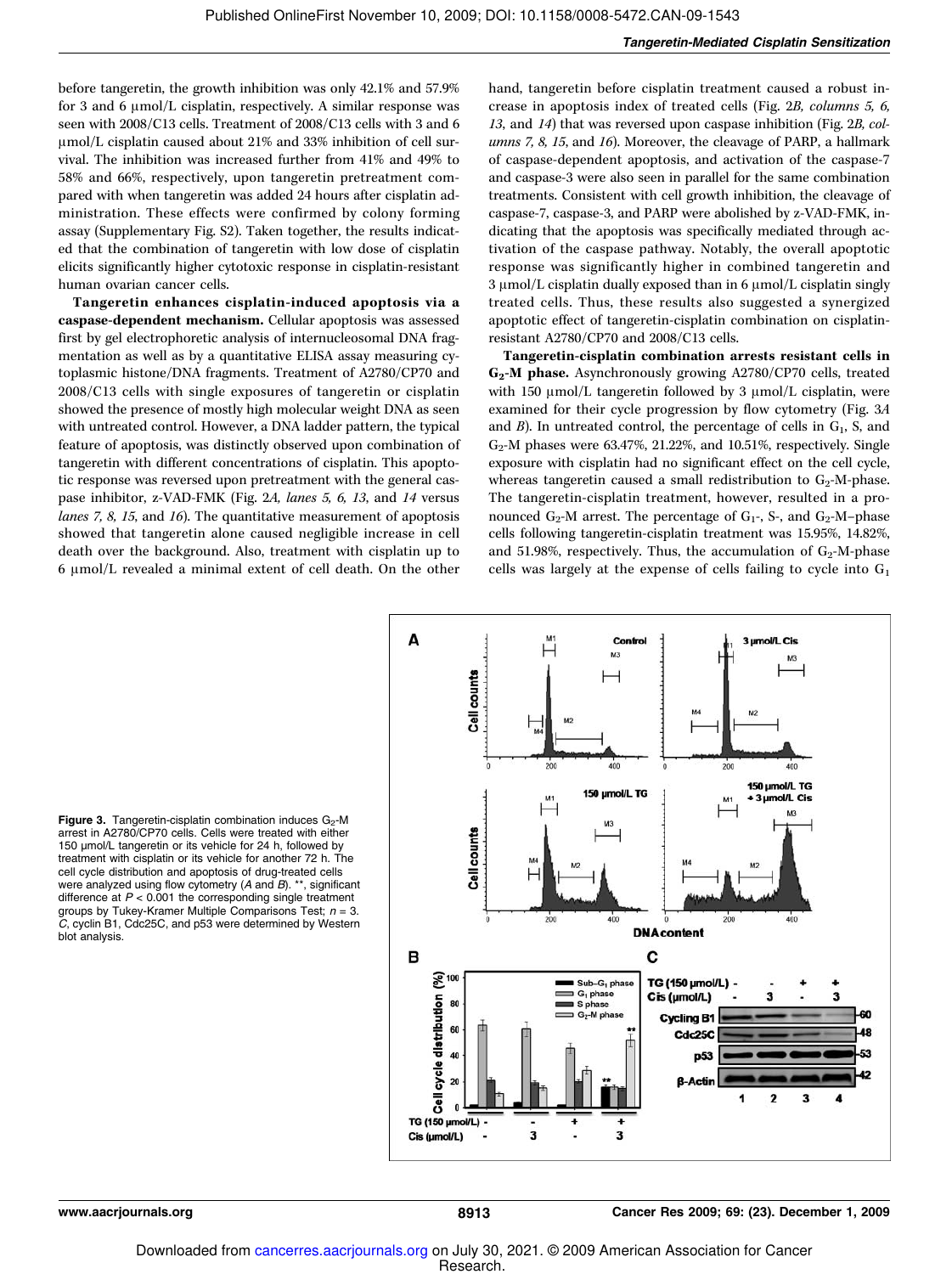

Figure 4. Tangeretin-cisplatin combination downregulates p-Akt and its downstream substrates. The A2780/CP70 and 2008/C13 cells were treated with either 150 μmol/L tangeretin or its vehicle for 24 h and then treated for another 72 h with cisplatin or its vehicle. The cellular proteins p-Akt, Akt, p-Bad, Bad, NFκB, p-GSK-3β, and GSK-3β were determined by Western blot analysis.

phase. As expected, flow cytometry revealed the presence of a high proportion of sub-G<sub>1</sub>-phase population (apoptotic cell) in cultures treated with tangeretin-cisplatin combination. Consistent with the flow cytometric analysis, tangeretin-cisplatin treatment reduced the levels of Cdc25C and cyclin B1, whereas the p53 level was constitutively elevated in these cells (Fig. 3C).

p-Akt and its substrates are downregulated by tangeretincisplatin combination. Because cisplatin resistance of human ovarian cancer is related to activation of PI3K/Akt signaling pathway (4), we wanted to determine the potential attenuation of this pathway by tangeretin-cisplatin treatment. Western blot analysis (Fig. 4) showed a specific reduction in the p-Akt protein in A2780/CP70 and 2008/C13 cells treated with tangeretin-cisplatin, compared with that of untreated as well as singly treated controls. The total Akt level, however, remained unaffected by all treatment conditions. Relatively insignificant decrease of p-Akt by tangeretin was consistent with the high  $IC_{50}$  observed for this treatment. The expression levels of Akt downstream substrates NF-κB, BAD, and GSK-3β were also assessed. The level of NF-κB p65 showed the expected decrease by tangeretin-cisplatin combination. The combination treatment also decreased p-BAD and p-GSK-3β without affecting their nonphosphorylated forms. Taken together, these data suggested that regulation of Akt pathway is intimately associated with tangeretin-cisplatin–induced growth inhibition, apoptosis and  $G_2$ -M arrest.

Tangeretin-cisplatin combination induces apoptosis in resistant cells by downregulating Akt signaling. To understand whether modulation of PI3K/Akt signaling pathway is involved in tangeretin-cisplatin–induced apoptosis in resistant cells, we performed a series of experiments based on PI3K inhibition, siRNAmediated Akt silencing, and ectopic Akt overexpression in A2780/CP70 cells. We pretreated the cells with PI3K inhibitor LY294002 before drug administration. The results showed that PI3K inhibition induced a dose-dependent PARP cleavage and DNA fragmentation in tangeretin-treated cells (Fig. 5A, lanes and columns 7 and 8), indicating that PI3K acts as an upstream factor in tangeretin-induced cellular proapoptotic signaling. Moreover, pretreatment of the cells with PI3K inhibitor alongside tangeretincisplatin combination treatment caused a dramatic increase of PARP cleavage and DNA fragmentation (Fig. 5A, lanes and columns 10 versus lanes and columns 2, 5, 7, and 9). These data clearly identified PI3K as the upstream regulatory factor for invoking the tangeretin's effect in augmenting the cisplatin-induced cytotoxicity and apoptosis.

Next, we investigated the functional relevance of Akt to sensitization of A2780/CP70 cells by tangeretin-cisplatin treatment. A2780/CP70 cells were transfected with Akt siRNA before drug treatment and quantitative Akt knockdown was confirmed by Western blot analysis. Akt knockdown induced a dose-dependent



Figure 5. Tangeretin-cisplatin combination induces apoptosis in A2780/CP70 cells by modulating Akt signaling pathway. A, PI3K inhibitor LY294002 enhances tangeretin-cisplatin combination–induced apoptosis. One hour before drug treatment, 50 μmol/L LY294002 was applied to A2780/CP70 cells. The cells were then treated with either 100 or 150 μmol/L tangeretin or vehicle for 24 h and followed by cisplatin or vehicle treatments for another 48 h. B, silencing of Akt by siRNA potentiates tangeretin-cisplatin combination to induce apoptosis in A2780/CP70 cells. The cells were transfected with 50 nmol/L Akt siRNA for 24 h and then treated with tangeretin-cisplatin combination. C, overexpression of constitutively activated Akt hinders the ability of tangeretin-cisplatin combination to induce apoptosis. Cells were transfected with Akt cDNA for 24 h, before treatment of tangeretin-cisplatin combination. For each of the above treatments, cellular PARP was determined by Western blotting (top) and apoptosis was quantitatively assessed using Cell Death ELISA (bottom). \* and \*\*, significant difference at  $P < 0.01$  and  $P < 0.001$  between the groups with and without LY294002 or Akt siRNA, or Akt cDNA treatment by Tukey-Kramer Multiple Comparisons Test;  $n = 3$ .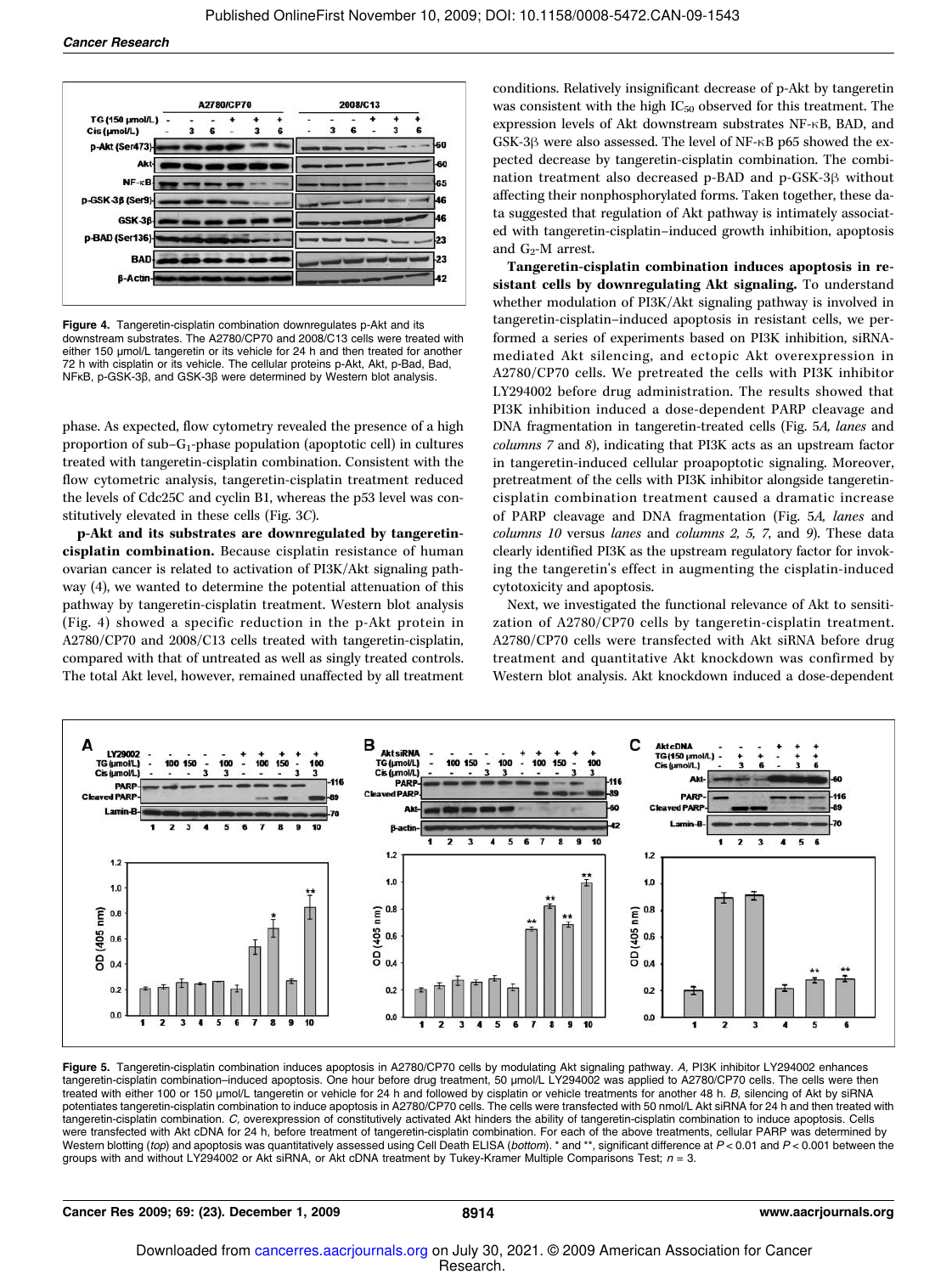

Figure 6. GSK-3β inhibitor SB216763 compromises the ability of tangeretin-cisplatin combination to induce apoptosis. SB216763 was applied 1 h before treatment combination. A, PARP cleavage was determined by Western blot analysis. B, apoptosis of drug-treated cells was quantitatively examined using Cell Death ELISA. \*\*, significant difference (P < 0.001) of the corresponding combination group without SB216763 by Tukey-Kramer Multiple Comparisons test;  $n = 3$ .

PARP cleavage and DNA fragmentation in tangeretin-treated cells (Fig. 5B, lanes and columns 7 and 8), indicating that Akt is also an upstream factor of tangeretin-induced cellular proapoptotic signaling. Akt silencing resulted in partial PARP cleavage by 3 μmol/L cisplatin treatment, which was prominently elevated upon tangeretin-cisplatin combination treatment (Fig. 5B, lanes and columns 9 and 10 versus lanes and columns 4 and 5). The results of PARP cleavage were corroborated by parallel measurements of apoptosis. These results firmly emphasize the central role of Akt in regulation of apoptotic response in resistant A2780/CP70 cells to tangeretin-cisplatin treatment.

Finally, we transfected Akt expression construct into A2780/ CP70 cells to test if ectopically overexpressed, constitutively active form of Akt can block tangeretin-cisplatin–induced apoptosis. Western blotting confirmed that Akt was significantly overexpressed in A2780/CP70 cells compared with vector DNA transfected controls (Fig. 5C). Here, the combination treatment of the controls exhibited the signature PARP cleavage and apoptosis responses. However, in cells overexpressing Akt, both PARP cleavage and DNA fragmentation were dramatically blocked in tangeretincisplatin treated cells (Fig. 5C, lanes 5 and 6). These results showed that Akt expression overrode the effect of tangeretin treatment and prevented the drug-treated cells from undergoing apoptosis. The results further suggested that the p-Akt and its downstream substrates were vital signaling pathway components responsive for tangeretin-cisplatin treatment. We surmised that PI3K/Akt signaling is a key mediator of cisplatin resistance of A2780/CP70 cells. Downregulation of PI3K/Akt pathway by tangeretin-cisplatin treatment eliminates the downstream apoptosis inhibitory signals, e.g., NF-κB and activated BAD, and consequently renders the resistant A2780/CP70 cells susceptible to the cytotoxic effects of cisplatin.

GSK-3β is PI3K/Akt downstream effector of tangeretincisplatin–induced apoptosis. Because PI3K/Akt influences apoptosis through multiple auxiliary pathways, we wanted to assess the extent of contribution of GSK-3β in tangeretin-cisplatin– induced apoptosis. A2780/CP70 cells were pretreated with a specific GSK-3β inhibitor, SB216763, before the tangeretin-cisplatin treatment for measuring the effects on apoptosis parameters. The inhibition of GSK-3β resulted in complete blockage of tangeretin-cisplatin–induced PARP cleavage and apoptosis (Fig. 6A and B, lanes 5 and 6 versus lanes 2 and 3). Interestingly, quantitative measurement of DNA fragmentation showed that GSK-3β inhibitor blocked ∼60% of apoptosis resulting from the combination treatment. These data indicated that GSK-3β is another major target of acquired cisplatin resistance through PI3K/Akt signaling pathway and its downregulation, through inactivating PI3K/Akt signaling, contributes significantly to tangeretin-cisplatin–induced apoptosis.

#### **Discussion**

Although cisplatin has been widely used for decades to treat a wide range of cancers, de novo and acquired resistance, restricting the successful use of this potent chemotherapeutic agent continues to pose a major clinical challenge. The dose escalation necessary to overcome even a small increase in cellular resistance can cause severe cytotoxicity to dose-limiting normal tissue. Thus, strategies using dual agents that act through distinct molecular mechanisms, rather than using single agents, represent the most useful alternatives for achieving higher curability with least toxicity during cancer chemotherapy. Recently, there has been an increasing interest in evaluating synergistic cancer cell cytotoxicity from combining chemotherapeutic agents with highly promising and relatively innocuous dietary flavonoids (34, 35). In this study, we investigated the potential of a dietary flavonoid, tangeretin, to sensitize the cisplatin-resistant ovarian cancer cells to cisplatininduced cytotoxicity. We have showed that tangeretin reduces the recalcitrance of human ovarian cancer cells to low-dose cisplatin-induced cell death through downregulation of PI3K/Akt signaling pathway.

A recent report has identified tangeretin as belonging to a superior cancer-preventive flavonoid subclass that exhibits antiproliferative activity against several human cancer cell lines (20). Its antiproliferative effects have been attributed to alteration of activities related to apoptosis and cell cycle arrest. However, the underlying molecular events mediating growth inhibition, especially the basis of synergized antiproliferative effects on cancer cells, are not completely understood. Tangeretin has been reported to induce  $G_1$ cell cycle arrest in human breast and colon cancer cells (36). In human colorectal carcinoma cells, tangeretin increases the cellular expression of p21 and p27 (37). We, however, observed an accumulation of  $G_2$ -M cell population in tangeretin-singly treated as well as the tangeretin-cisplatin–treated A2780/CP70 cisplatin-resistant human ovarian cancer cells (Fig. 3). Similar to our data, tangeretin has been reported to induce  $G_2$ -M arrest in p53-null HL-60 promyelocytic leukemia cells (38). As  $G_2$ -M arrest is typically linked to DNA damage response, we posit that pretreatment with tangeretin sensitizes these cells to respond to DNA damage especially in the context of their p53 function. The A2780/CP70 cell line initially developed their resistance to cisplatin from repeated exposures of the parental A2780 cells to challenge doses of cisplatin. Despite severe and cumulative genotoxic exposures, A2780/CP70 cells retain their wild-type p53 gene sequence. Nevertheless, these exposures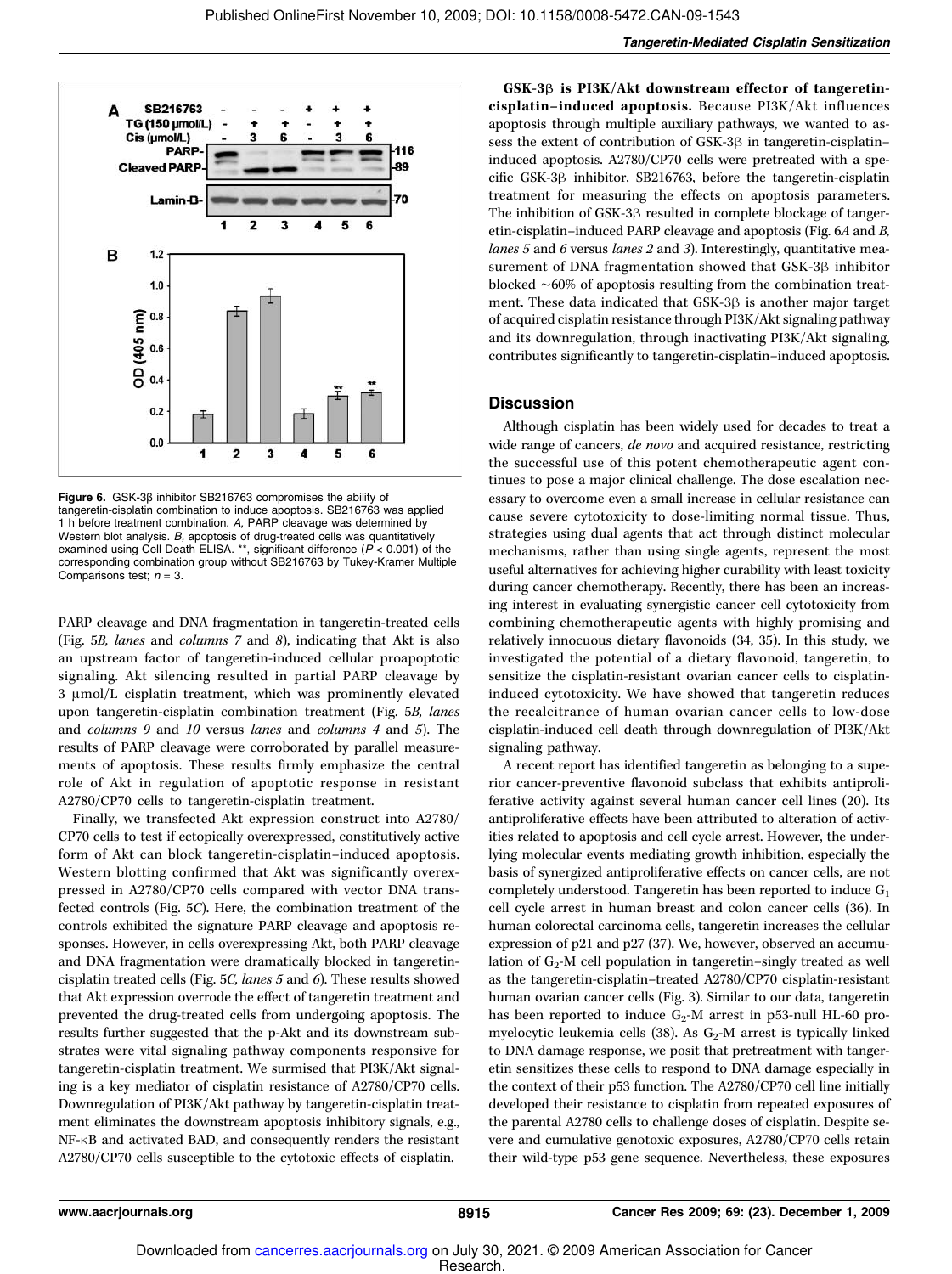render p53 protein transcriptionally inactive in A2780/CP70 cells. For instance, DNA damage fails to induce the accumulation of p21 protein in cisplatin-resistant parental cells, and this induction is normal in cisplatin-sensitive parental cells  $(39)$ .<sup>1</sup> More importantly, A2780/CP70 cisplatin-resistant cells constitutively express p53 protein in both wild-type as well as mutant conformation as detected by conformation-specific pAb240 antibody (39). The A2780 cells, on the other hand, express functional p53 protein recognizable by pAb1620 antibody. Moreover, transfection of V143A mutant p53 into A2780 cells increase resistance of the cells to DNA-damaging agents but not to paclitaxel (40). It is possible that the inherently altered conformation of p53 associated with the abrogated p53 function occurred in A2780/CP70 cells, contributing to their cisplatin resistance (39). The changes in p53 functional status in A2780/CP70 cisplatin-resistant cells could also make them amenable to the observed  $G_2$ -M arrest in response to tangeretin-cisplatin treatment.

Increased apoptosis induced by cisplatin is another feature of cellular response to combined tangeretin and cisplatin treatment, which manifests as the synergetic growth inhibitory effect on cisplatin-resistant cells. Here, we have shown that specific PI3K inhibition by LY294002 induced a tangeretin dose–dependent PARP cleavage and DNA fragmentation in the tangeretin-treated cells. Furthermore, pretreatment of the cells with PI3K inhibitor caused a dramatic increase of PARP cleavage and DNA fragmentation in tangeretin-cisplatin–treated A2780/CP70 cells. In parallel, knockdown of Akt had a similar effect on tangeretin-cisplatin–induced apoptosis. In contrast, the overexpression of constitutively active Akt expression overrides the proapoptotic effect of tangeretin-cisplatin treatment and prevented drug-treated cells from apoptosis. These results showed that PI3K/Akt signaling pathway mechanistically regulates the tangeretin-cisplatin–induced apoptosis. Besides, clear downregulation of p-Akt and its downstream substrates NF-κB, p-GSK-3β, and p-BAD were only observed in tangeretin-cisplatin– treated cells. Tangeretin treatment alone did not appreciably alter the cellular levels of these cell survival regulators. Given that tangeretin potentiates growth inhibition of cells caused by cisplatin in a drug administration sequence–dependent manner, we reason that tangeretin pretreatment could condition the cells to respond to cisplatin-induced DNA damage by muffling the constitutive activation of p-Akt. The A2780/CP70 and 2008/C13 cells express high levels of p-Akt (Fig. 4), indicating that the cells have a constitutively activated cell survival signaling. Such a scenario of activated signaling in cells would inevitably institute an enhanced survival and impose a barrier for desired killing effects of DNAdamaging therapeutic agents. Consistent with this notion, the A2780/CP70 cells are not only resistant to cisplatin, but also cross-resistant to irradiation, melphalan, and Adriamycin (41). Therefore, implementing tangeretin pretreatment would condition A2780/CP70 and 2008/C13 cells, via downregulated Akt-mediated

<sup>1</sup> Our unpublished data.

cell survival signaling, to become increasingly susceptible to cisplatin as well as other therapeutic agents. It should be noted that tangeretin suppresses IL-1β–induced Akt activation in human lung carcinoma cells (42). Thus, it is envisaged that the downregulation of p-Akt and its downstream substrates, NF-κB, p-GSK-3β, and p-BAD, by combined treatment reflects the synergy between tangeretin and cisplatin in modulation of Akt phosphorylation (activation).

Among many downstream factors of PI3K/Akt signaling pathway, we have only examined the contribution of GSK-3β inhibition to tangeretin-cisplatin–induced apoptosis. However, GSK-3β is not the only PI3K/Akt downstream culprit factor involved in regulating cisplatin-induced apoptosis. In fact, GSK-3β inhibitor blocked only ∼60% of tangeretin-cisplatin–induced apoptosis. Other downstream factors of PI3K/Akt pathway could also participate and account for the rest of the observed apoptotic effect. We also observed downregulation of NF-κB, p-GSK-3β, and p-BAD by tangeretin-cisplatin treatment. At present, it is difficult to attribute the extent of individual contribution of these regulatory factors to tangeretin-cisplatin–induced apoptosis. However, it is certain that modulation of Akt activation by the combined treatment represents a major intracellular switch to mechanistically control the tangeretin-cisplatin–induced tumor cells apoptosis.

In summary, our data experimentally showed that tangeretin pre-exposure can overcome resistance of human ovarian cancer cells to growth inhibition by cisplatin. From a mechanistic standpoint, tangeretin-cisplatin combination downregulates PI3K/Akt pathway, leading to the sensitization of cancer cells to cisplatininduced cell death through apoptosis. The data provide a firm molecular basis for the pharmacologic effect underlying the use of tangeretin as a valuable therapeutic adjuvant. Given the broad-spectrum organ safety of tangeretin, already shown in laboratory animals in vivo (43, 44), the present work should expedite the exploration and use of tangeretin in enhancing the efficacy of cisplatin in experimental animal studies as well as clinical trials, with the caveat of successfully attaining effective tangeretin doses through human consumption of citrus fruits. It would also be appealing to determine whether tangeretin interacts with additional physical and chemical therapeutic agents in killing a variety of other drug-resistant cancer cells.

#### Disclosure of Potential Conflicts of Interest

No potential conflicts of interest were disclosed.

#### Acknowledgments

Received 4/29/09; revised 8/27/09; accepted 9/26/09; published OnlineFirst 11/10/09. Grant support: Public Health Service Grants ES2388, ES12991, and CA93413 (A.A. Wani). E-S.A. Arafa is sponsored by a Scholar Exchange Program of the Egyptian Ed-

ucation Ministry. The costs of publication of this article were defrayed in part by the payment of page charges. This article must therefore be hereby marked advertisement in accordance with 18 U.S.C. Section 1734 solely to indicate this fact.

We thank Drs. Paul Modrich (Duke University, Durham, NC), Francois Claret, and Qingxiu Zhang (M.D. Anderson Cancer Center, Houston, TX) for providing cisplatinsensitive and cisplatin-resistant cell lines.

#### References

2. Balch C, Huang TH, Brown R, Nephew KP. The epigenetics of ovarian cancer drug resistance and resensitization. Am J Obstet Gynecol 2004;191:1552–72.

- 3. Previati M, Lanzoni I, Corbacella E, et al. Cisplatin-induced apoptosis in human promyelocytic leukemia cells. Int J Mol Med 2006;18:511–6.
- 4. Ohmichi M, Hayakawa J, Tasaka K, Kurachi H, Murata Y. Mechanisms of platinum drug resistance. Trends Pharmacol Sci 2005;26:113–6.
- 5. Franke TF, Hornik CP, Segev L, Shostak GA, Sugimoto C. PI3K/Akt and apoptosis: size matters. Oncogene 2003;22:8983–98.

<sup>1.</sup> Stewart JJ, White JT, Yan X, et al. Proteins associated with Cisplatin resistance in ovarian cancer cells identified by quantitative proteomic technology and integrated with mRNA expression levels. Mol Cell Proteomics 2006;5:433–43.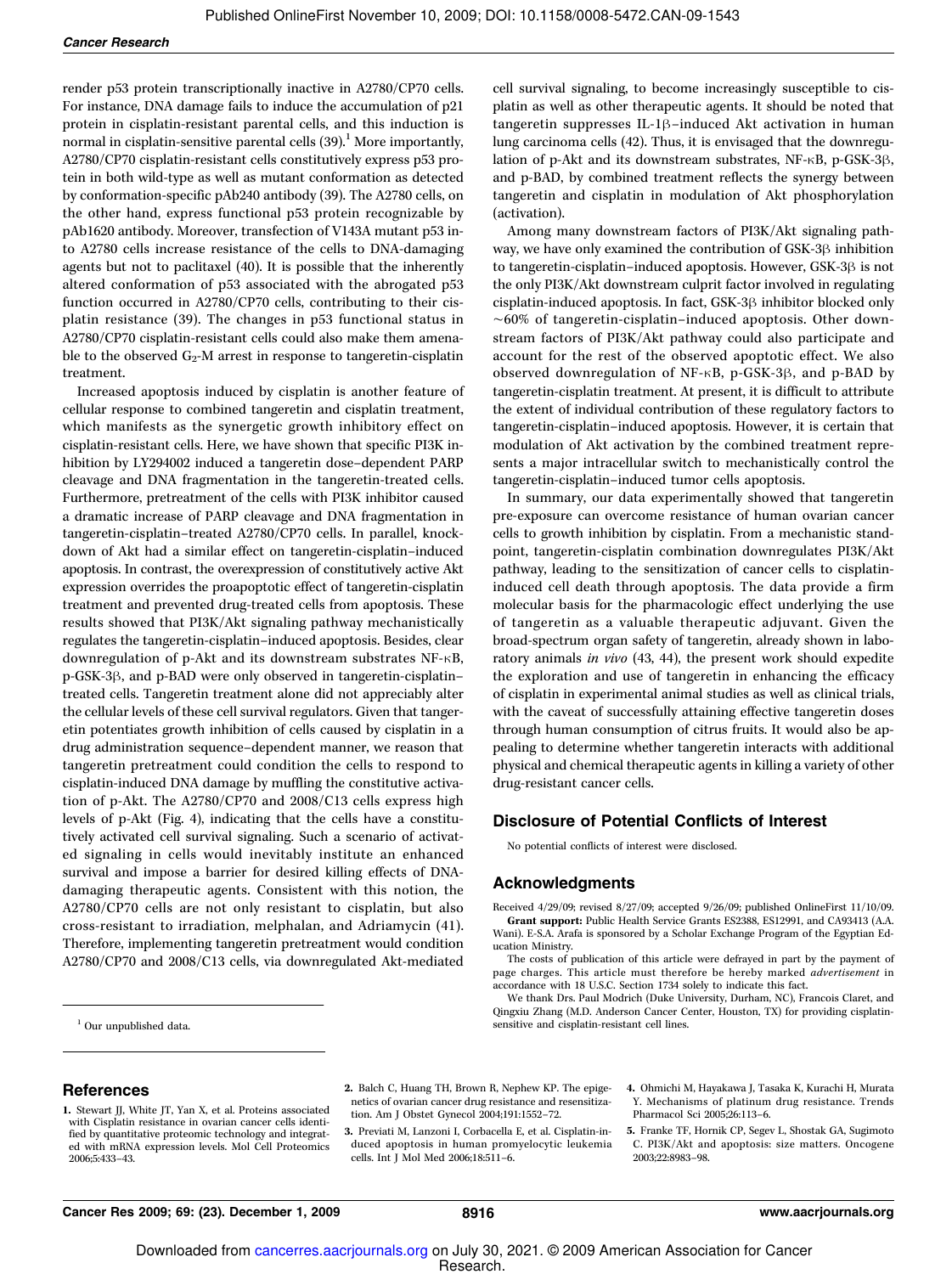- 6. Cantley LC, Auger KR, Carpenter C, et al. Oncogenes and signal transduction. Cell 1991;64:281–302.
- 7. Cantley LC, Neel BG. New insights into tumor suppression: PTEN suppresses tumor formation by restraining the phosphoinositide 3-kinase/AKT pathway. Proc Natl Acad Sci U S A 1999;96:4240–5.
- 8. Ikeda S, Kishida S, Yamamoto H, et al. Axin, a negative regulator of the Wnt signaling pathway, forms a complex with GSK-3β and β-catenin and promotes GSK-3β-dependent phosphorylation of β-catenin. EMBO J 1998;17:1371–84.
- 9. Pap M, Cooper GM. Role of glycogen synthase kinase-3 in the phosphatidylinositol 3-Kinase/Akt cell survival pathway. J Biol Chem 1998;273:19929–32.
- 10. Diehl JA, Cheng M, Roussel MF, Sherr CJ. Glycogen synthase kinase-3β regulates cyclin D1 proteolysis and subcellular localization. Genes Dev 1998;12:3499–511.
- 11. Gajewski TF, Thompson CB. Apoptosis meets signal transduction: elimination of a BAD influence. Cell 1996; 87:589–92.
- 12. Franke TF, Cantley LC. Apoptosis. A Bad kinase makes good. Nature 1997;390:116–7.
- 13. del PL, Gonzalez-Garcia M, Page C, Herrera R, Nunez G. Interleukin-3-induced phosphorylation of BAD through the protein kinase Akt. Science 1997;278:687–9.
- 14. Datta SR, Dudek H, Tao X, et al. Akt phosphorylation of BAD couples survival signals to the cell-intrinsic death machinery. Cell 1997;91:231–41.
- 15. Romashkova JA, Makarov SS. NF-κB is a target of AKT in anti-apoptotic PDGF signalling. Nature 1999; 401:86–90.
- 16. Ozes ON, Mayo LD, Gustin JA, et al. NF-κB activation by tumour necrosis factor requires the Akt serine-threonine kinase. Nature 1999;401:82–5.
- 17. Luo JL, Kamata H, Karin M. IKK/NF-κB signaling: balancing life and death-a new approach to cancer therapy. J Clin Invest 2005;115:2625–32.
- 18. Luo JL, Kamata H, Karin M. The anti-death machinery in IKK/NF-κB signaling. J Clin Immunol 2005;25: 541–50.
- 19. Li Y, Ahmed F, Ali S, et al. Inactivation of nuclear factor κB by soy isoflavone genistein contributes to increased apoptosis induced by chemotherapeutic agents in human cancer cells. Cancer Res 2005;65:6934–42.
- 20. Walle T. Methoxylated flavones, a superior cancer chemopreventive flavonoid subclass? Semin Cancer Biol 2007;17:354–62.
- 21. Bailly C. Topoisomerase I poisons and suppressors as anticancer drugs. Curr Med Chem 2000;7:39–58.
- 22. Wang IK, Lin-Shiau SY, Lin JK. Induction of apoptosis by apigenin and related flavonoids through cytochrome  $c$  release and activation of caspase-9 and caspase-3 in leukaemia HL-60 cells. Eur J Cancer 1999; 35:1517–25.
- 23. Markovits J, Linassier C, Fosse P, et al. Inhibitory effects of the tyrosine kinase inhibitor genistein on mammalian DNA topoisomerase II. Cancer Res 1989;49: 5111–7.
- 24. Darwanto A, Tanjung M, Darmadi MO. Cytotoxic mechanism of flavonoid from Temu Kunci (Kaempferia pandurata) in cell culture of human mammary carcinoma. Clin Hemorheol Microcirc 2000;23:185–90.
- 25. Rong Y, Yang EB, Zhang K, Mack P. Quercetin-induced apoptosis in the monoblastoid cell line U937 in vitro and the regulation of heat shock proteins expression. Anticancer Res 2000;20:4339–45.
- 26. Chen YC, Shen SC, Lee WR, et al. Wogonin and fisetin induction of apoptosis through activation of caspase 3 cascade and alternative expression of p21 protein in hepatocellular carcinoma cells SK-HEP-1. Arch Toxicol 2002;76:351–9.
- 27. Wenzel U, Kuntz S, Brendel MD, Daniel H. Dietary flavone is a potent apoptosis inducer in human colon carcinoma cells. Cancer Res 2000;60:3823–31.
- 28. Iwashita K, Kobori M, Yamaki K, Tsushida T. Flavonoids inhibit cell growth and induce apoptosis in B16 melanoma 4A5 cells. Biosci Biotechnol Biochem 2000; 64:1813–20.
- 29. Konig A, Schwartz GK, Mohammad RM, Al-Katib A, Gabrilove JL. The novel cyclin-dependent kinase inhibitor flavopiridol downregulates Bcl-2 and induces growth arrest and apoptosis in chronic B-cell leukemia lines. Blood 1997;90:4307–12.
- 30. Yin F, Giuliano AE, Van Herle AJ. Signal pathways involved in apigenin inhibition of growth and induction of apoptosis of human anaplastic thyroid cancer cells (ARO). Anticancer Res 1999;19:4297–303.
- 31. Kandaswami C, Perkins E, Soloniuk DS, Drzewiecki G, Middleton E, Jr. Antiproliferative effects of citrus flavonoids on a human squamous cell carcinoma in vitro. Cancer Lett 1991;56:147–52.
- 32. Nijveldt RJ, van NE, van Hoorn DE, et al. Flavonoids: a review of probable mechanisms of action and potential applications. Am J Clin Nutr 2001;74:418–25.
- 33. El-Mahdy MA, Zhu Q, Wang QE, Wani G, Wani AA. Thymoquinone induces apoptosis through activation of caspase-8 and mitochondrial events in p53-null myeloblastic leukemia HL-60 cells. Int J Cancer 2005;117: 409–17.
- 34. Sarkar FH, Li Y. Using chemopreventive agents to enhance the efficacy of cancer therapy. Cancer Res 2006; 66:3347–50.
- 35. Bava SV, Puliappadamba VT, Deepti A, et al. Sensitization of taxol-induced apoptosis by curcumin involves down-regulation of nuclear factor-κB and the serine/ threonine kinase Akt and is independent of tubulin polymerization. J Biol Chem 2005;280:6301–8.
- 36. Morley KL, Ferguson PJ, Koropatnick J. Tangeretin and nobiletin induce  $G_1$  cell cycle arrest but not apoptosis in human breast and colon cancer cells. Cancer Lett 2007;251:168–78.
- 37. Pan MH, Chen WJ, Lin-Shiau SY, Ho CT, Lin JK. Tangeretin induces cell-cycle  $G_1$  arrest through inhibiting cyclin-dependent kinases 2 and 4 activities as well as elevating Cdk inhibitors p21 and p27 in human colorectal carcinoma cells. Carcinogenesis 2002; 23:1677–84.
- 38. Hirano T, Abe K, Gotoh M, Oka K. Citrus flavone tangeretin inhibits leukaemic HL-60 cell growth partially through induction of apoptosis with less cytotoxicity on normal lymphocytes. Br J Cancer 1995;72: 1380–8.
- 39. Jones NA, Turner J, McIlwrath AJ, Brown R, Dive C. Cisplatin- and paclitaxel-induced apoptosis of ovarian carcinoma cells and the relationship between bax and bak up-regulation and the functional status of p53. Mol Pharmacol 1998;53:819–26.
- 40. Vasey PA, Jones NA, Jenkins S, Dive C, Brown R. Cisplatin, camptothecin, and taxol sensitivities of cells with p53-associated multidrug resistance. Mol Pharmacol 1996;50:1536–40.
- 41. Behrens BC, Hamilton TC, Masuda H, et al. Characterization of a cis-diamminedichloroplatinum(II) resistant human ovarian cancer cell line and its use in evaluation of platinum analogues. Cancer Res 1987;47: 414–8.
- 42. Chen KH, Weng MS, Lin JK. Tangeretin suppresses IL-1β-induced cyclooxygenase (COX)-2 expression through inhibition of p38 MAPK, JNK, AKT activation in human lung carcinoma cells. Biochem Pharmacol 2007;73:215–27.
- 43. Datla KP, Christidou M, Widmer WW, Rooprai HK, Dexter DT. Tissue distribution and neuroprotective effects of citrus flavonoid tangeretin in a rat model of Parkinson's disease. Neuroreport 2001;12: 3871–5.
- 44. Vanhoecke BW, Delporte F, Van BE, et al. A safety study of oral tangeretin and xanthohumol administration to laboratory mice. In vivo 2005;19:103-7.